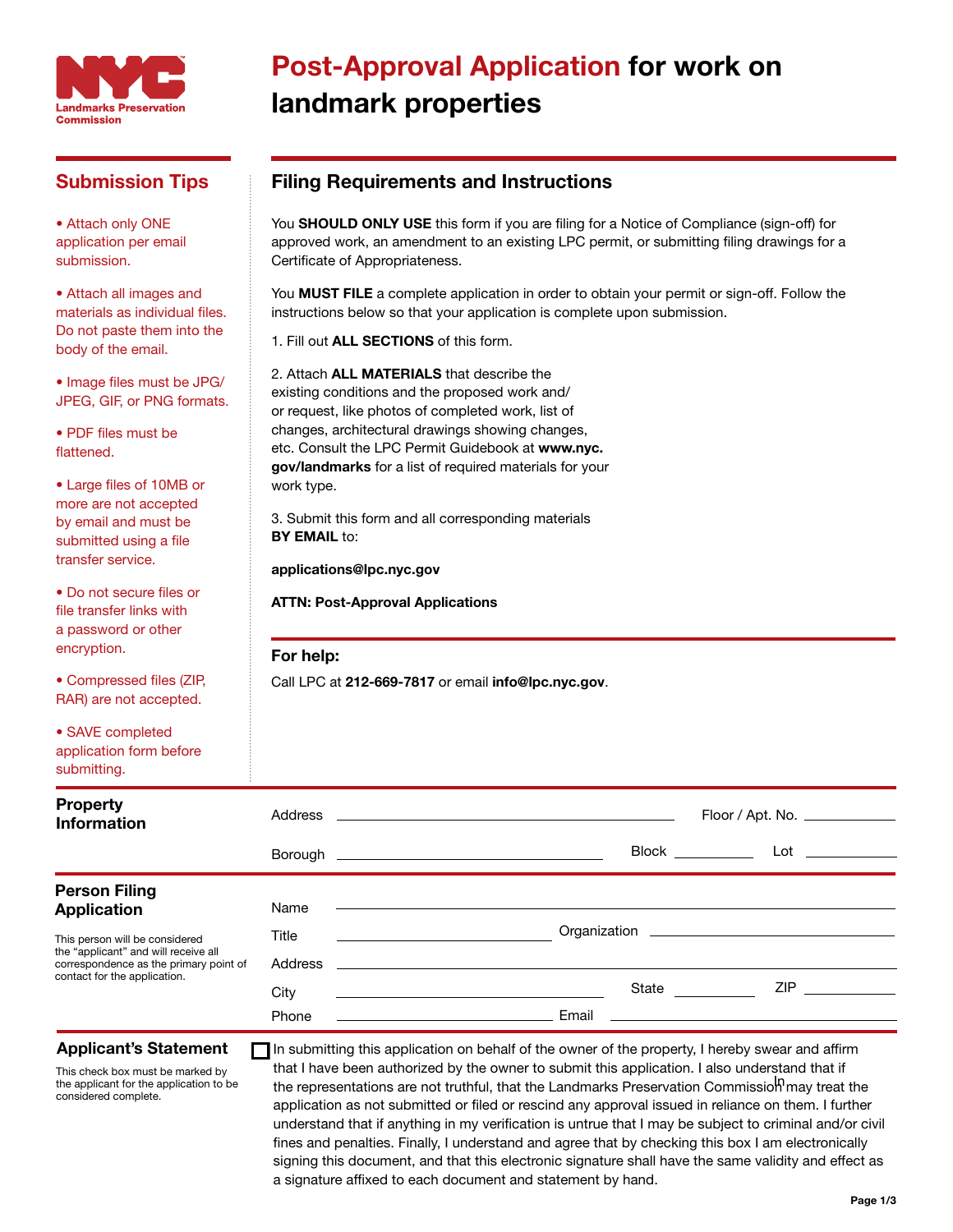

# Post-Approval Application for work on landmark properties

| <b>Filing Type</b> | Notice of Compliance (sign-off)                                                                                               | Original Docket No(s).        |  |  |  |  |
|--------------------|-------------------------------------------------------------------------------------------------------------------------------|-------------------------------|--|--|--|--|
|                    | Permit Amendment                                                                                                              | Original Docket No. ___       |  |  |  |  |
|                    | Certificate of Appropriateness filing drawings<br>(For proposals that have already been approved at a public hearing/meeting) | Original Docket No. _________ |  |  |  |  |
|                    | Do you intend to fix work that was done without an LPC Permit<br>Yes<br>No<br>or document completed corrective work?          |                               |  |  |  |  |
|                    | If yes, provide the Warning Letter/Summons/Notice of Violation No. _____________                                              |                               |  |  |  |  |

### Proposed Work

Check ONLY IF applying for an amendment or if you are seeking a sign-off and work was added to the scope after the initial permit was issued.

- $\Box$  Interior Alterations: Altering or making changes to interior spaces
- $\Box$  Restoration and Other Facade Work, Roof Work: Repairing or restoring the facade, roof or other architectural features
- $\Box$  Storefronts: Installing, repairing or replacing storefronts
- **E** Awnings and Canopies: Installing or replacing awnings and canopies
- $\Box$  Signage: Installing or replacing signs and related lighting
- $\Box$  Windows and Doors: Installing, repairing or replacing windows and doors
- **Additions and New Construction:** Making additions to existing buildings, and constructing new buildings
- $\Box$  Excavation: Excavating in basements, cellars, yards and areaways
- Front, Side, Rear Yards and Areaways: Making changes to the front, side or rear years and areaways
- □ Barrier-Free Access: Making changes to doors and entrances and installing or replacing ramps and lifts
- $\Box$  Sidewalks: Installing, repairing or replacing sidewalks and vault lights
- □ Health, Safety, Utility Equipment: Installing health, safety and utility equipment (e.g. security cameras, utility meters, light fixtures, etc.)
- □ Heating, Ventilation, Air Conditioning (HVAC), and Other Mechanical Equipment: Installing or replacing HVAC equipment and other equipment (e.g. solar panels, generators, etc.)
- $\Box$  Fire Escapes: Installing, replacing or repairing fire escapes
- $\Box$  Temporary Installations: Installing temporary signs, artwork, banners, kiosks or making other temporary construction-related modifications
- **Other:** (Describe)